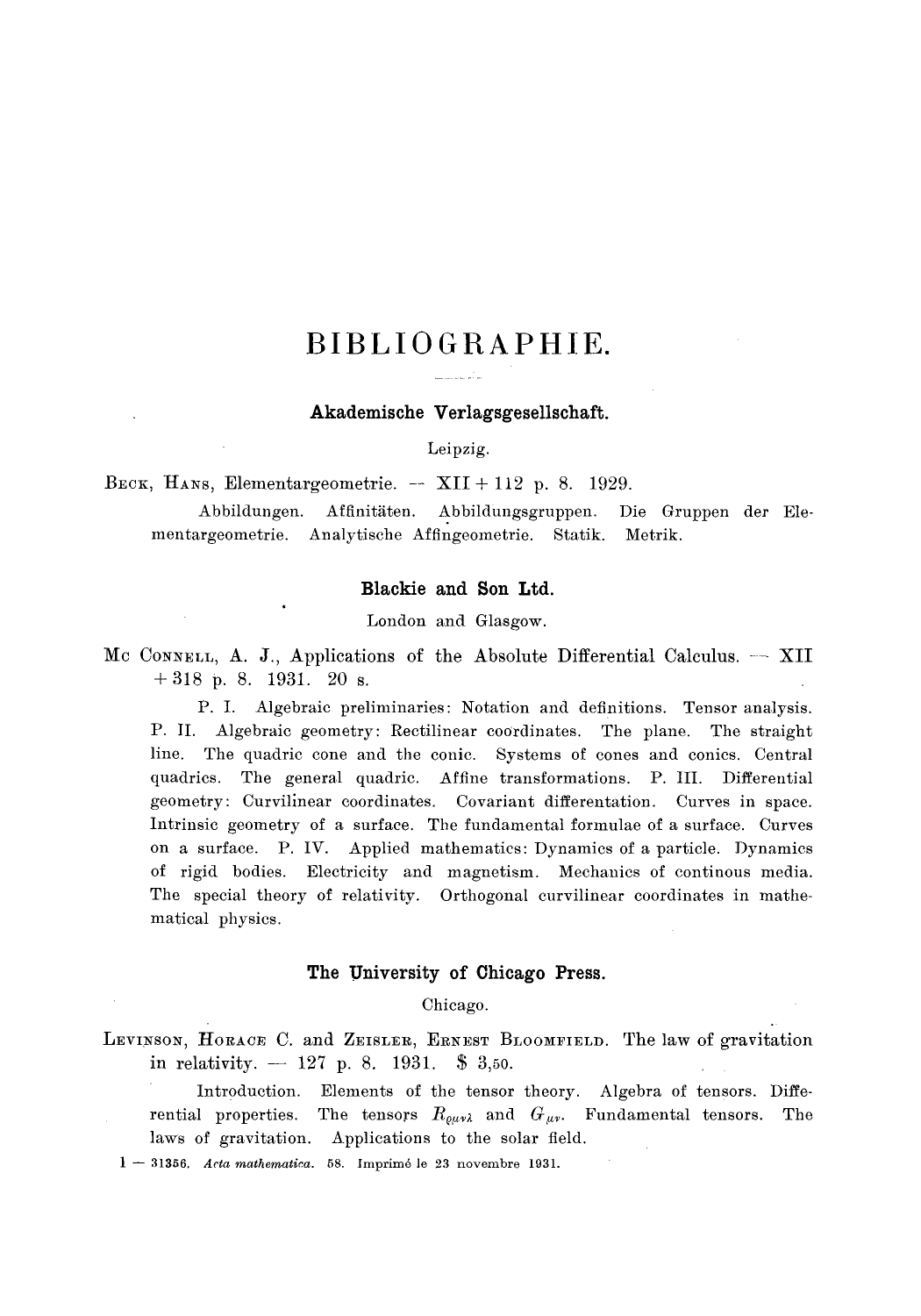## **The Clarendon Press.**

## Oxford.

COOLIDGE, JULIAN LOWELL, Algebraic plane curves.  $-$  XXIV + 513 p. 8. 1931. 30 s.

Elementary theory: The fundamental properties of polynomials. Elementary properties of curves. Real curves. Real circuits of curves. Elementary invariant theory. Projective theory of singular points. Plücker's equations, and Klein's equation. The genus. Covariant curves. Metrical properties of curves.  $-$ -The singular points: The reduction of singularities. Development in series. Clustering singularities. Adjoint curves and Plücker's equations. ---Systems of points on a curve: General theory of linear series. Abelian integrals. Singular points of correspondences. Moduli and limiting values. Curves of special type. Non-linear series of groups of points on a curve. Higher theory of correspondences. Parametric representation of the general curve. A sketch. Rational curves.  $-$  Systems of curves: Postulation of linear systems by points. The transformation of linear systems. Ternary apolarity. Special curves in linear systems. The general Cremona transformation. Types of Cremona transformations. Groups of Cremona transformations. -- Index of autors quoted. **--** Subject index.

# **Franz Deuticke.**

# Leipzig und Wien.

MüLLER, EMIL, Vorlesungen über darstellende Geometrie. Bd. 3: Konstruktive Behandlung der Regelflächen. Bearb. von Josef Leopold Krames. -VIII + 303 p. 8. 1931. Geheft. RM. 32--, geb. RM. 35--.

Einleitung. *t)ber \_Regelfldchen im allgemeinen:* Die Grundbegriffe des Strahlraums. Die Erzeugung von Regelflächen. Die Regelflächen in der Umgebung einer Erzeugenden. Uber die auf Regelfliiehen gezogenen Kurven und die mit Regelflächen verknüpften Torsen. -- Besondre Regelflächen: Die Regelflächen dritten Grades im allgemeinen. Besondre Regelflächen dritten Grades. Die Regelflächen vierten Grades.

# **Gauthier-Villars et Ciel**

Paris.

CAHEN, E. et MICHEL CH., Leçons élémentaires sur le calcul numérique.  $-110$ p. 8. 1931. Frs.  $30-$ .

Généralités sur les calculs approchés. Usage des tables de logarithmes. Séries numériques. Substitution d'un nombre dans un polynome entier en  $x$ .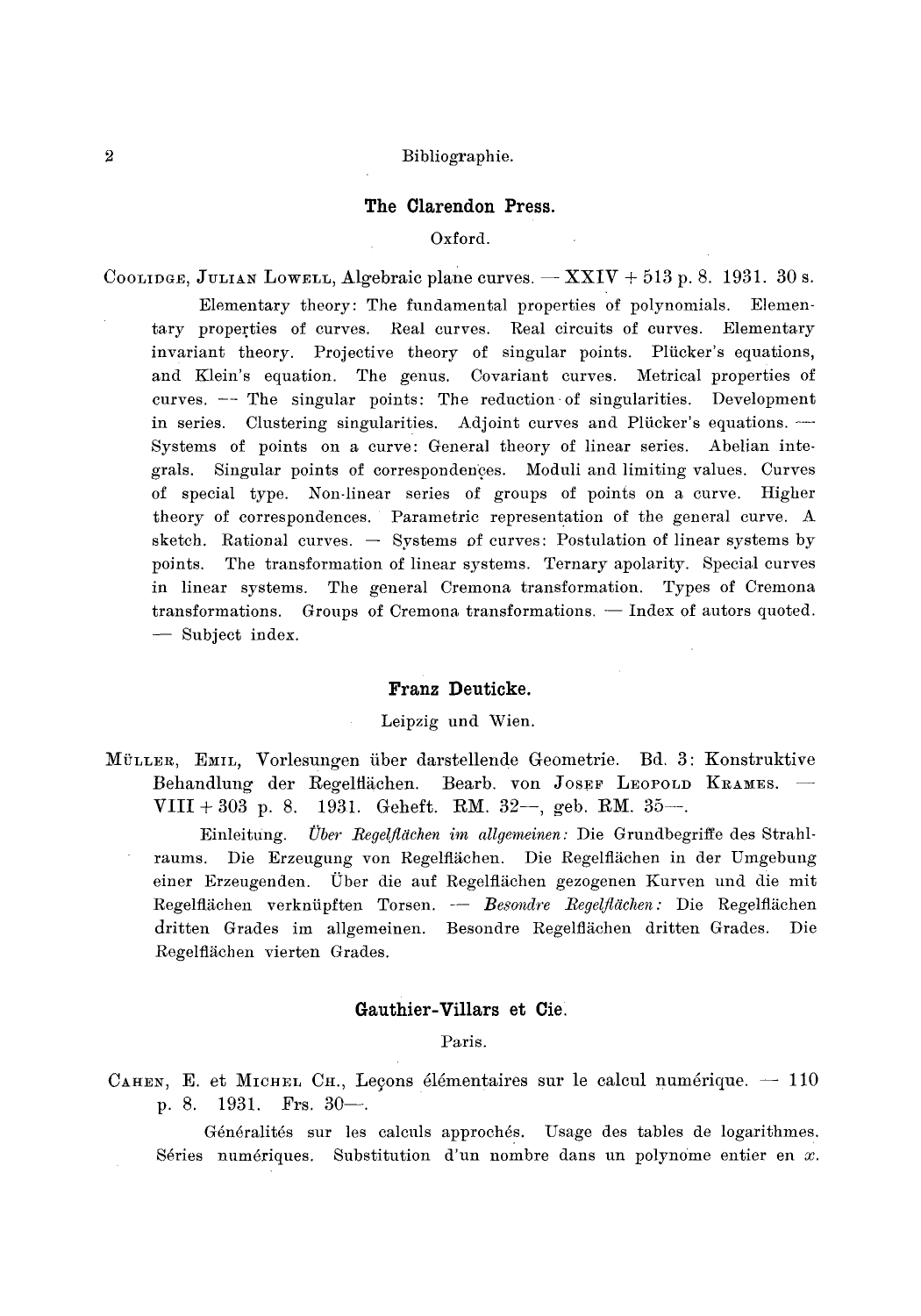Détermination d'un polynome entier en  $x$  par plusieurs de ses valeurs particulières. Résolution des équations. Interpolation. Calcul des intégrales définies. Excrcices divers.

JULIA, GASTON, Leçons sur la représentation conforme des aires simplement connexes. (Cahiers scientifiques publ. sous la direction de M. Gaston Julia. Fasc. 8.) -- VIII + 114 p. 8. 1931. Frs. 30-:

Transformations conformes linéaires. Théorèmes d'existence. Exemples. Étude de la fonction  $Z = f(z)$  donnant la représentation conforme d'un domaine simplement connexe D du plan Z sur le cercle  $|z| < 1$ . Quelques propriétés d'extrémum de la fonction représentant le domaine  $D$  sur un cercle.

PICARD, EMILE, Eloges et discours académiques.  $-$  VII + 396 p. 8. 1931. Frs. 50-

Introduction. Pascal, mathématicien et physicien. Marc Séguin. Abraham Breguet. La vie et l'œuvre de Jules Tannery. Académie française (Discours de réception, 11 février 1926). Un double centenaire: Newton et Laplace; leur vie et leur œuvre.  $\cdots$  Le cinquantenaire de la fondation du bureau international des Poids et Mesures. -- La vie et l'œuvre de Jean Baptiste Biot. -- Inauguration de l'Institut Henri Poincaré. --- Christian Huygens. -- Un coup d'œil sur l'histoire des sciences et des theories physiques.

PICARD, EMILE, Quelques applications analytiques de la théorie des courbes et des surfaces algébriques. Leçons rédigées par JEAN DIEUDONNÉ. (Cahiers scientifiques publiés.... Gaston Julia, Fasc. 9.)

L'inversion des intégrales.  $-$ -Les fonctions quadruplement périodiques.  $-$ Quelques propositions sur l'uniformisation des courbes algébriques.  $- L'$ équation  $\mathcal{A} u - k e^u$  et les fonctions automorphes.  $-$  Les intégrales de différentielles totales attachées à une surface algébrique. --- Les intégrales doubles de fonctions  $rationalles. - Les intégrales doubles relatives à une surface algébrique. --$ 4 notes.

# **Ginn and Company.**

# Boston.

LORENTZ, H. A., Problems of modern physics. A course of lectures delivered in the California Institute of Technology. Edited by H. Bateman, 312 p. 8. Light and matter, with some considerations on relativity.  $-$  Appendix.  $-$ Name index.  $-$  Subject index.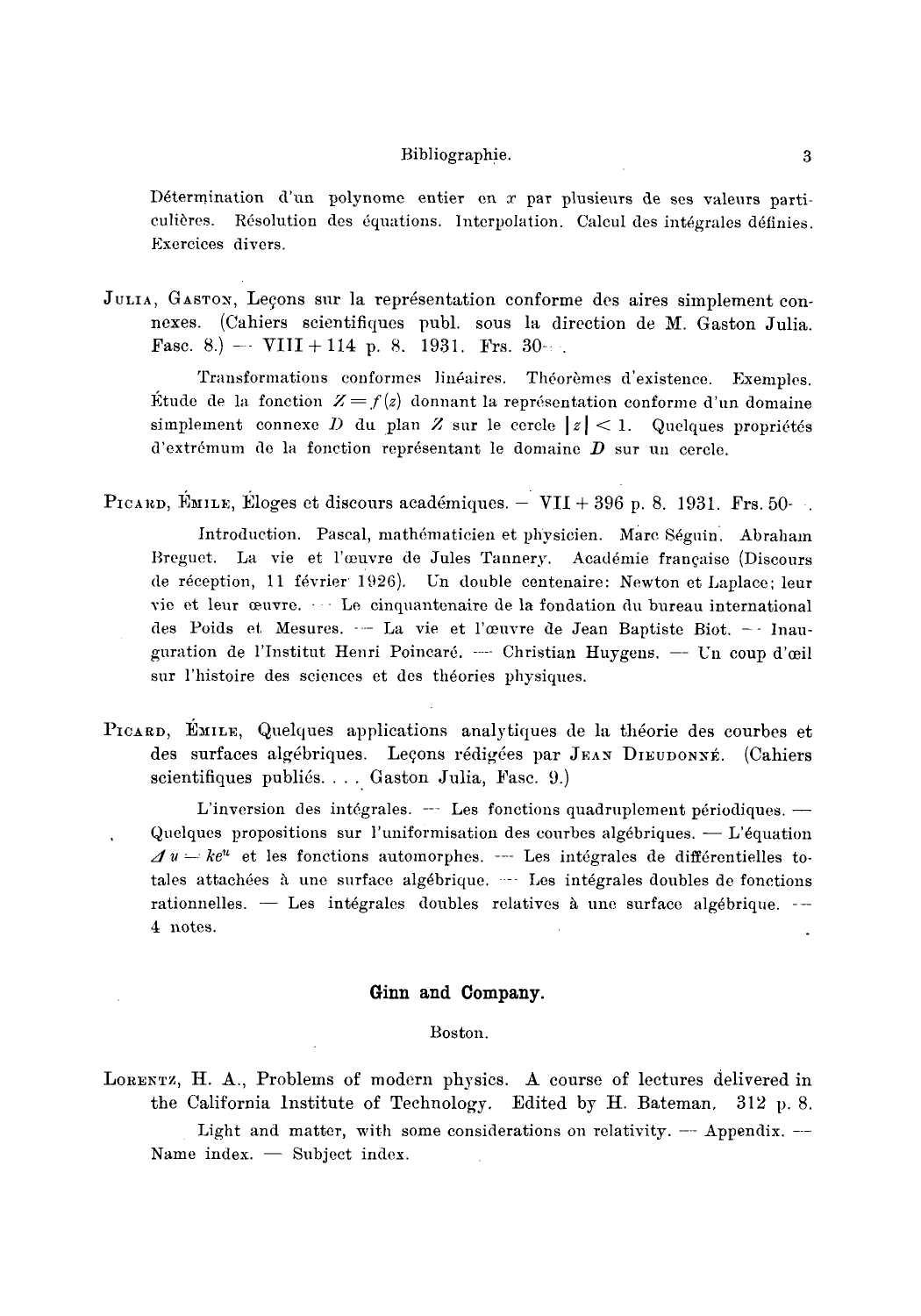# **Walter de Gruyter & Co.**

# Berlin und Leipzig.

HAUSSNER, ROBERT und HAACK, WOLFGANG, Darstellende Geometrie. T. 3. Zylinder, Kegel, Kugel, Rotations- und Schraubenflächen, Schattenkonstruktionen, Axonometrie. (Samml. Göschen 144.) -- 141 p. 8. 1931.

Zylinder. Kegel. Kugel. Einfache Durchdringungen. Durchdringung yon Zylinder- und Kegelflächen, deren Leitlinien in der Grundrissebene liegen. Rotations- u. Schraubenflächen. Schattenkonstruktionen. Axonometrie.

KOWALEWSKI, GERHARD, Vorlesungen über allgemeine natürliche Geometrie und Liesche Transformationsgruppen. (Göschens Lehrbücherei. I. Gruppe: Reine u. angew. Math. Bd. 19.)  $-280$  p. 8. 1931.

Natiirliche Geometrie tier Ebene vom euklidisehen Standpunkt. Natiirliche @eometrie des Raumes vom euklidischen Standpunkt. Verallgemeinerung der Cesàroschen Geometrie in der Ebene. Natürlische Geometrie räumlicher Transformationsgruppen. Das Liesche Verfahren zur "Berechnung aller Arten yon Invarianten.

WITTING, A., Differentialrechnung. (Sammlung Göschen, 87.) -- 191 p. 8.

Vorbereitung zur Diff.rechnung. - Differenzen. Ableitungen und Differentiale erster Ordnung. - Ableitungen und Differentiale höherer Ordnung. -Der Taylorsche Satz. -- Maxima und Minima der Funktionen. -- Reihenentwicklung von Funktionen.  $-$  Differentialgeometrie ebener Kurven.  $-$  Kurven, die durch gegebene Kurven erzeugt werden. - Anwendung der Differentialrechnung auf die Geometrie des Raumes. - Naturwiss. Anwend. der Diff. rechnung. -

#### **S. Hirzel.**

Leipzig.

MANGOLDT, H. VON, Einführung in die höhere Mathematik für Studierende und zum Selbststudium. Vollst. neu bearb. und erweit. von Konrad Knopp. Bd. l i Zahlen. Funktionen. Grenzwerte. Analytische Geometrie. Algebra. Mengenlehre. 5. und 6. Aufl. --  $XV + 585$  p. 8. 1931.

Permutationen und Kombinationen. - Determinanten. - Das System der rationalen Zahlen. -- Das System der reellen Zahlen. -- Potenzen, Wurzeln, Logarithmen. Winkelmessung. - Grundbegriffe der analytischen Geometrie. - Das System der komplexen Zahlen. -- Veränderliche und Funktionen.  $\overline{-}$  Gerade und Ebene.  $\overline{-}$  Grenzwerte.  $\overline{-}$  Zahlen- und Punktmengen. -- Stetigkeit.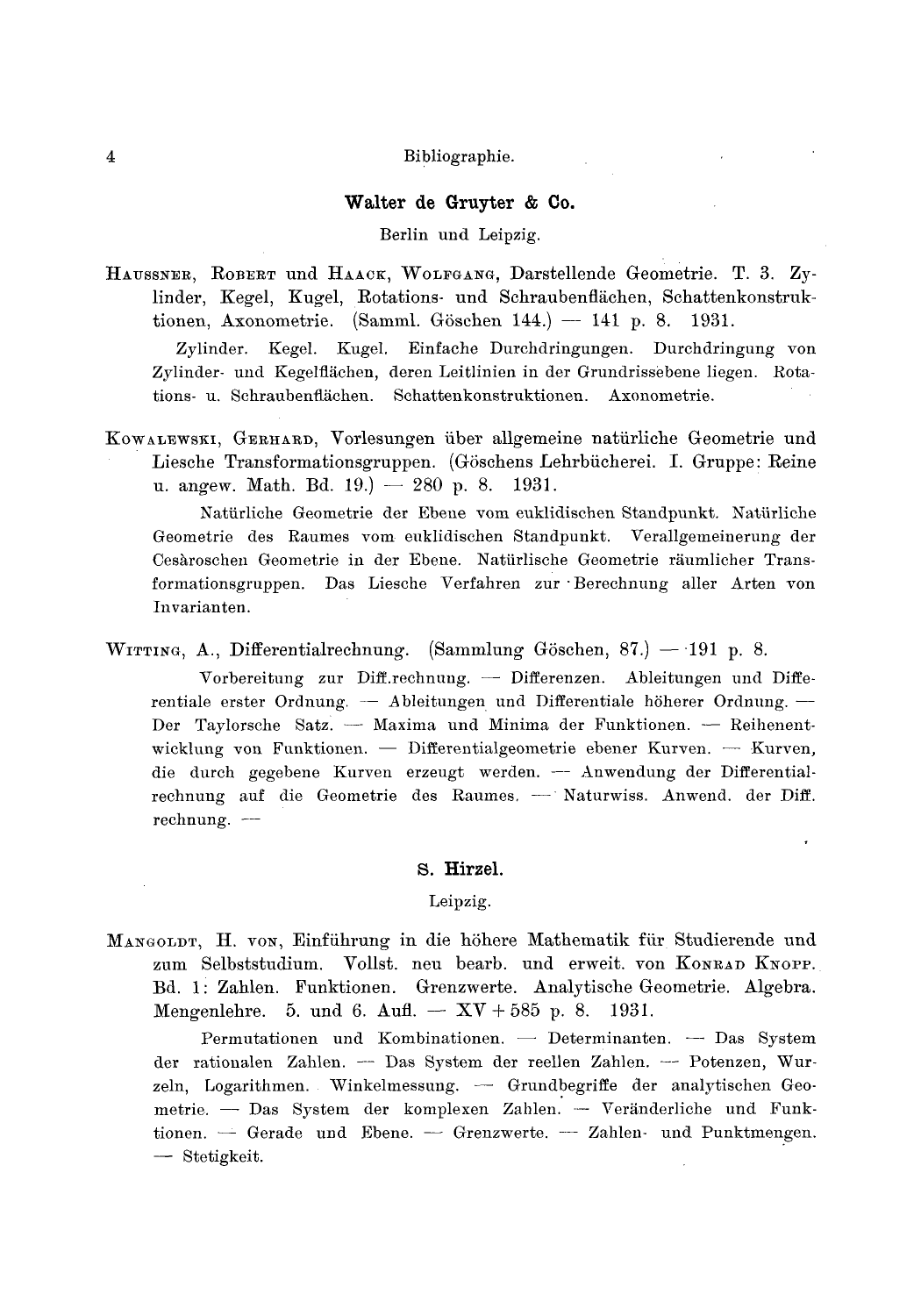PLANCK, MAX, Einführung in die theoretische Optik. Zum gebrauch bei Vorträgen, sowie zum Selbstunterricht. 2. Aufl. (Planck, M., Einführung in die theoret. Physik. Bd. IV.) — VII + 184 p. 8. 1931.

Optik isotroper homogener Körper. Reflexion und Brechung. Spektrale Zerlegung, Interferenz, Polarisation. Geometrische Optik. Beugung. - Kristalloptik. Ebene Wellen. Wellenfläche. Senkrechte Inzidenz. Schiefe Inzidenz. -Dispersion isotroper Körper. Grundgleichungen. Ebene Wellen. Geometrische Optik inhomogener Körper. Beziehungen zur Quantenmechanik. - Verzeichnis der Definitionen und der wichtigsten Sätze.

#### Max Niemeyer.

Halle (Saale).

Schriften der Königsberger gelehrten Gesellschaft. Naturwiss. Kl.  $-8$ . Jahr. 8. 1931. Heft 1. Rogosinski, Werner, Über den Wertevorrat einer analytischen Funktion. 31 p. RM. 3,20.

#### Martinus Nijhoff.

Haag.

EHRENFEST-AFANASSJEWA, T., Übungensammlung zu einer geometrischen Propädeuse. - 44 p. 8. 1931. Gulden 1-. Vorwort. - Einleitung. - Aufgaben.

# P. Noordhoff.

Groningen.

WOLFF, J., Fourier'sche Reihen mit Aufgaben. - 60 p. 8. geb. RM.  $4-1931$ . Bedingungen für die Gültigkeit der Fourier'schen Reihe einer R-integrierbaren Funktion. — Allgemeine Eigenschaften der Fourier'schen Reihen. — Die Fourier'schen Reihen summierbarer Funktionen.

# R. Oldenburg.

#### Berlin und München.

ROHRBERG, ALBERT, Algebra. Unterstufe. (Degenhart-Fick-Sellien. Mathem. Unterrichtswerk für höhere Schulen.) —  $VI + 290$  p. 8. 1931. geb. RM. 3,80. Die Bedeutung der Formel. Das Rechnen mit den allgemeinen Zahlen. Die negativen Zahlen. Die Multiplikation allgemeiner Zahlen. Die Division allgemeiner Zahlen. Anwendung auf die Gleichungen ersten Grades mit einer Unbekannten. Die Funktion. Gleichungen ersten Grades mit mehreren Unbe-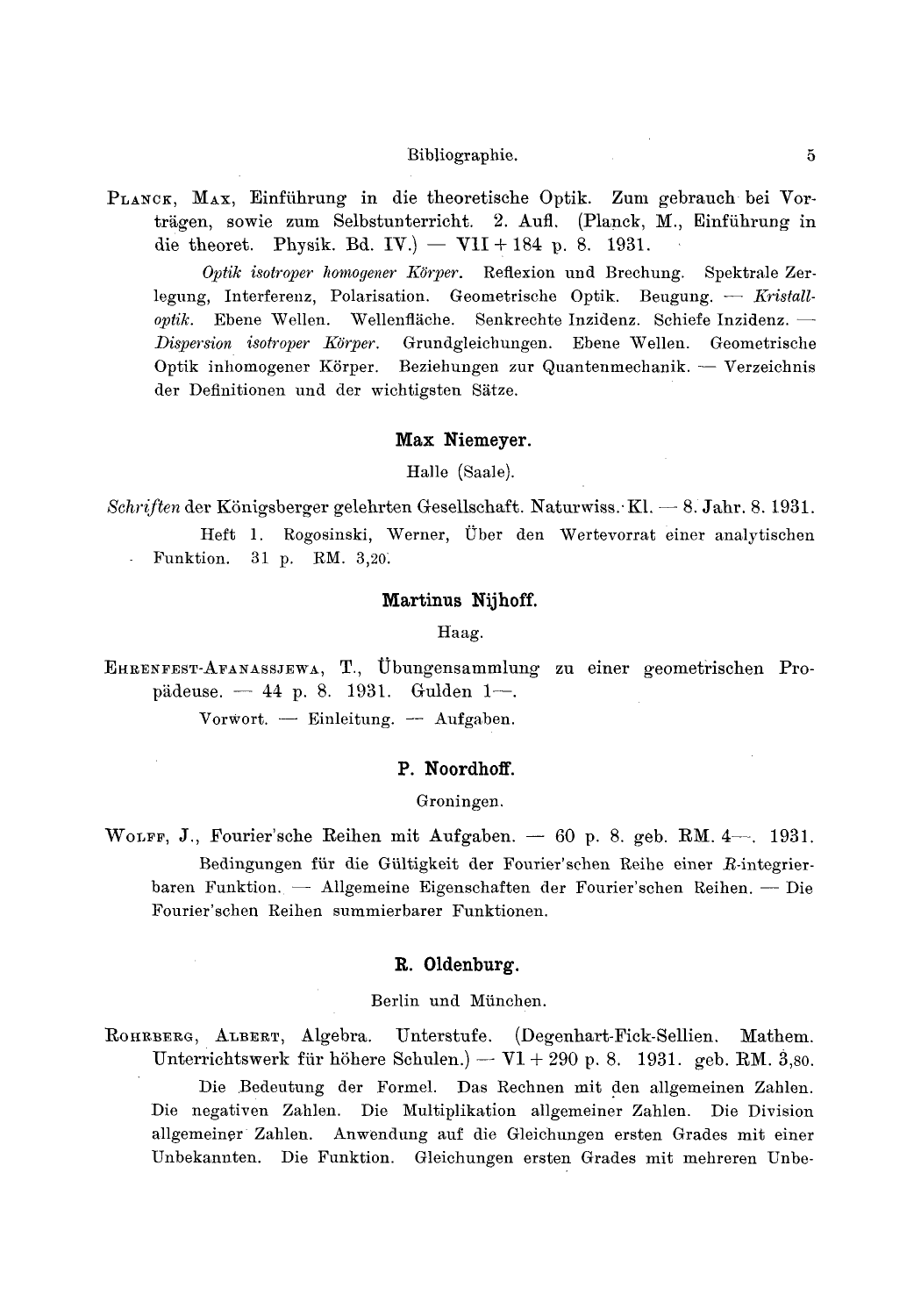kannten. Die Proportion. Potenzrechnung. Wurzelrechnung. Die Logarithmen. Der logarithmische Rechenstab. Die quadratische Gleichung mit einer Unbe-Geschichtliche Notizen. kannten.

Raumlehre. Arithmetik und Algebra. Trigonometrie. Probelektionen.

# Osakeyhtiö Weilin & Göös Aktiebolag.

# Helsinki.

Comptes Rendus de la cinquième séance de la commission géodésique Baltique réunie à Copenhague du 13 au 18 Octobre 1931. Rédigés par le Secrétairegénéral Ilmari Bonsdorff.  $-275$  p. 8. 1931.

Rapports.

## Ernst Reinhardt.

# München.

DINGLER, HUGO, Philosophie der Logik und Arithmetik. — 198 p. 8. 1931. Brosch. RM. 7,50, Leinen RM. 9,80.

Vorwort. Einleitung. Philosophie der Logik. Logik und Logistik. Philosophische Grundlagen. Die Logik. -- Arithmetik und ihre Philosophie. Die Zahlenreihe. Die Rechenregeln und die Widerspruchslosigkeit der Arithmetik. -Unendliche Entwicklungen. Natürliche unbegrenzte Entwickl. Künstliche unbegr. Entwickl. Das Rechnen mit künstl. unendl. Entwickl. Beziehungen zur Literatur. - Ausblick. Verzeichnis der Begriffe.

## Julius Springer.

Berlin.

BORN, MAX und JORDAN, PASCUAL, Elementare Quantenmechanik. (Zweiter Band der Vorlesungen über Atommechanik.) (Struktur der Materie in Einzeldarstellungen . . . IX.) - XI + 434 p. 8. 1930, geb. RM. 29,80.

Physikalische Grundlegung. Mathematische Grundlagen. Die Gesetze der . Matrizenmechanik. Die Sätze über den Drehimpuls. Störungstheorie. Statistische Deutung der Quantenmechanik. Einleitung in die Quantentheorie des Lichtes. - Sachverzeichnis.

HERZBERGER, M., Strahlenoptik. (Die Grundlehren der mathematischen Wissenschaften . . . Bd 35.) -  $XIII + 196$  p. 8. 1931, geb. RM. 19,40.

ROHRBERG, ALBERT, Didaktik des mathematischen Unterrichtes. 2. Teil: VI+300 p. 8. 1931, geb. RM. 8,50.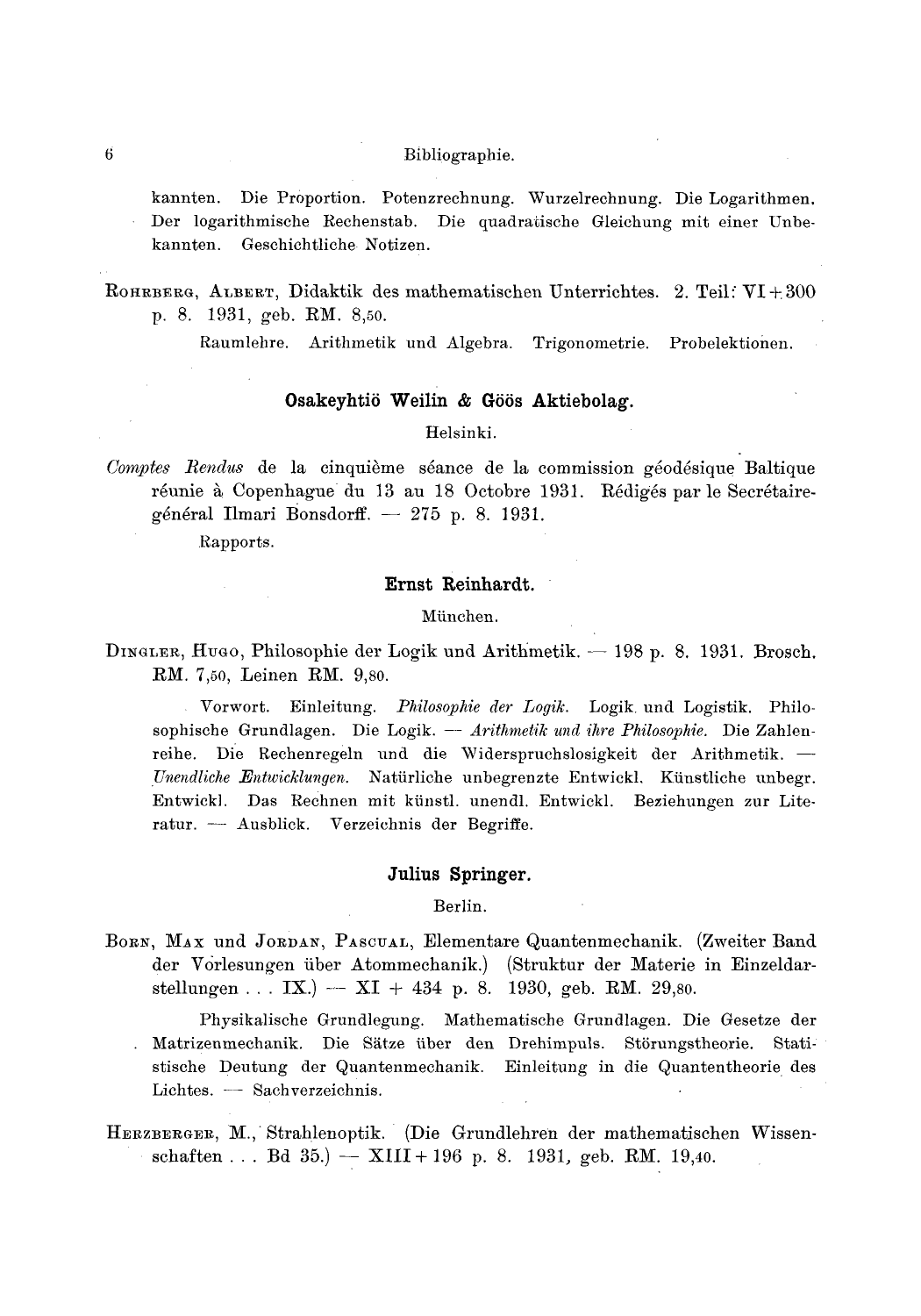Einleitung. Die optischen Grundgesetze in allgemeinen Systemen. Die Strahlenoptik in homogen isotropen Mitteln. Die Gesetze erster Ordnung fiir die Umgebung eines beliebigen Systemstrahls. Die Gaussische Abbildung als Näherung. Die Gesetze dritter Ordnung in Rotationssystemen. Die Gesetzmässigkeiten in Rotationssystemen bei endlicher Öffnung oder endlichem Gesichtsfeld. Abbildung des ganzen Strahlenraums in ausgezeichneten Systemen. Die Eikonale in geschlossener Form. Anhang.

KNOPP, KONRAD, Theorie und Anwendung der unendlichen Reihen. Dritte vermehrte u. verbess. Aufl. (Die Grundlehren der mathematischen Wissenschaften... Bd. 2.) -  $XII+582$  p. 8. 1931, geb. RM. 39,60.

Einleitung. *Reelle Zahlen und Zahlenfolgen*. Grundsätzliches aus der Lehre von den reellen Zahlen. Reelle Zahlenfolgen. - *Grundlagen der Theorie der un*endlichen Reihen. -- Reihen mit positiven Gliedern. Reihen mit beliebigen Gliedern. Potenzreihen. Die Entwicklungen der sog. elementaren Funktionen. Unendliche Produkte. Geschlossene und numerische Auswertung der Reihensumme. - *Ausbau der Theorie.* Reihen mit positiven Gliedern. Reihen mit beliebigen Gliedern. Reihen mit veränderlichen Gliedern (Funktionenfolgen). Reihen mit komplexen Gliedern. Divergente Reihen. Die Eulersche Summenformel. Asymptotische Entwicklungen.

LICHTENSTEIN, LEON, Vorlesungen über einige Klassen nichtlinearer Integralgleichungen und Integro-Differentialgleichungen. Nebst Anwendungen.  $- X +$ 162 p. 8. 1931. RM. 16,80.

Nichtlineare Integralgleichungen im kleinen. Anwendungen. Einige Klassen nichtlinearer Integro-Differentialgleichungen, die sich nicht auf Systeme nichtlinearer Integralgleichungen zuriickfiihren lassen. Nichtlineare Integralgleichungen im grossen.

MILNE-THOMSON, L. M., Die elliptischen Funktionen von Jacobi. -- XIV+69 p. 8. 1931. RM. 10,50.

Einführung. Numerische Beispiele. Allgemeine Formelu. Additionsformeln. Transformationen. Integrale. Die Weierstrasssche  $\varphi$ -Funktion. Graphische Darstellung von *sn u, cn u, dn u.* Fünfstellige Tafel von *sn u, cn u, dn u.* Achtstellige Tafel von  $K$ ,  $K'$ ,  $E$ ,  $E'$ ,  $q$ ,  $q_1$ .

*Quellen* und Studien zur Geschichte der Mathematik. Hrsg. von O. NEUGEBAUER, J. STENZEL, O. TOEPLITZ. Abteilung B: Studien. Bd. 1, (Schluss-)Heft 4.  $$ pp. 413--540. 8. 1931, geb. RM. 24,s0.

 $NEUGEBAUER$ , O., Die Geometrie der ägyptischen mathematischen Texte. --•EUGEBAUER, O., Sexagesimalsystem und babylonische Bruchrechuung II.- NEUGEBAUER, O., Sexagesimalsystem und baby]onische Bruchrechnung III. --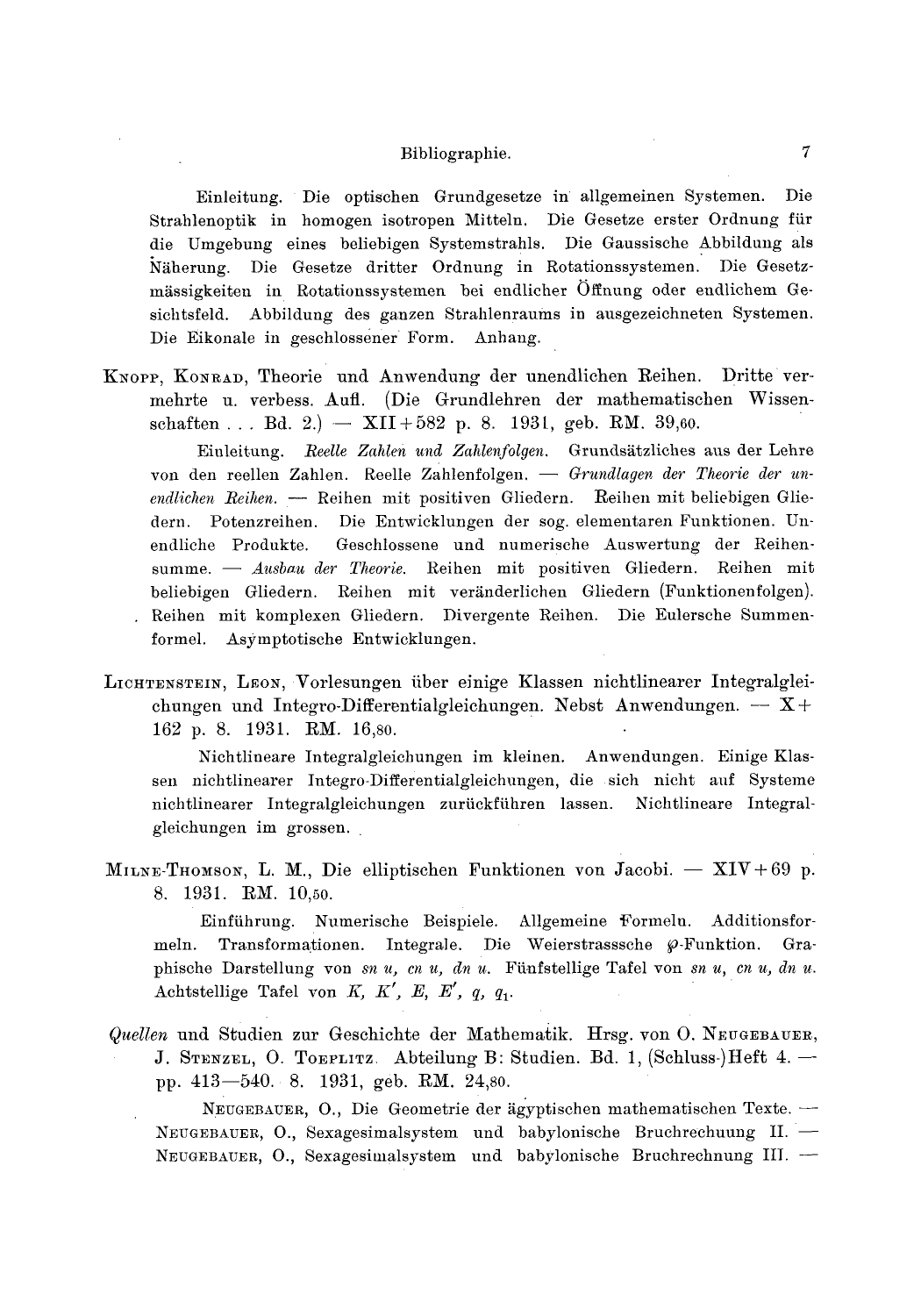BECKER, O., Die diairetische Erzeugung der platonischen Idealzahlen. — BESSEL-HAGEN, E. und O. SPIES, Das Buch über die Ausmessung der Kreisringe des Ahmad ibn Omar al-Karābīsī. Berichtigung. Autorenverzeichnis.

SCHWERDT, H., Die Anwendung der Nomographie in der Mathematik. Für Mathematiker und Ingenieure dargestellt. -  $VII + 116$  p. + 104 Tafeln. 8. 1931. RM,  $28$ —.

Koordinatensysteme. Zur Koordinatengeometrie. Geometrisches. Gleichungen. Funktionen.

WAERDEN, B. L. VAN DER, Moderne Algebra. Unter Benutzung von Vorlesungen von E. ARTIN und E. NOETHER. T. 2. (Die Grundlehren der mathem. Wissenschaften ... Bd. 34.) -  $VII + 216$  p. 8. 1931.

Eliminationstheorie. Allgemeine Idealtheorie der kommutativen Ringe. Theorie der Polynomideale. Ganze algebraische Grössen. Lineare Algebra. Theorie der hyperkomplexen Grössen. Darstellungstheorie der Gruppen und hyperkomplexen Systeme.

# B. G. Teubner.

# Leipzig und Berlin.

BIEBERBACH, LUDWIG, Lehrbuch der Funktionentheorie. Bd. II: Moderne Funktionentheorie. 2. verbesserte und vermehrte Aufl. -- VI+370 p. 8. 1931.  $RM. 20-.$ 

Konforme Abbildung. Die elliptische Modulfunktion. Beschränkte Funktionen. Uniformisierung. Der Picardsche Satz. Ganze Funktionen. Analytische Fortsetzung. Die Riemannsche Zetafunktion. Sachregister.

DICKSON, L. E., Einführung in die Zahlentheorie. Autor. deutsche Ausg. von »Introduction to the theory of numbers» hrsg. von Ewann Bonewig. - $IV + 175$  p. 8. 1931, geb. RM. 9,60.

Vorwort. Die wichtigsten Teilbarkeitssätze. Theorie der Kongruenzen. Quadratische Reste und Reziprozitätsgesetz. Einführung in die diophantischen Gleichungen. Binäre quadratische Formen. Einige diophantische Gleichungen. Indefinite binäre quadratische Formen. Lösung von  $ax^2 + by^2 + cz^2 = 0$  in ganzen Zahlen. Komposition und Genera binärer, quadratischer Formen. Diophantische Gleichungen mit einer endlichen Zahl ganzer Lösungen. Minima reeller indefiniter binärer quadratischer Formen. Sachverzeichnis.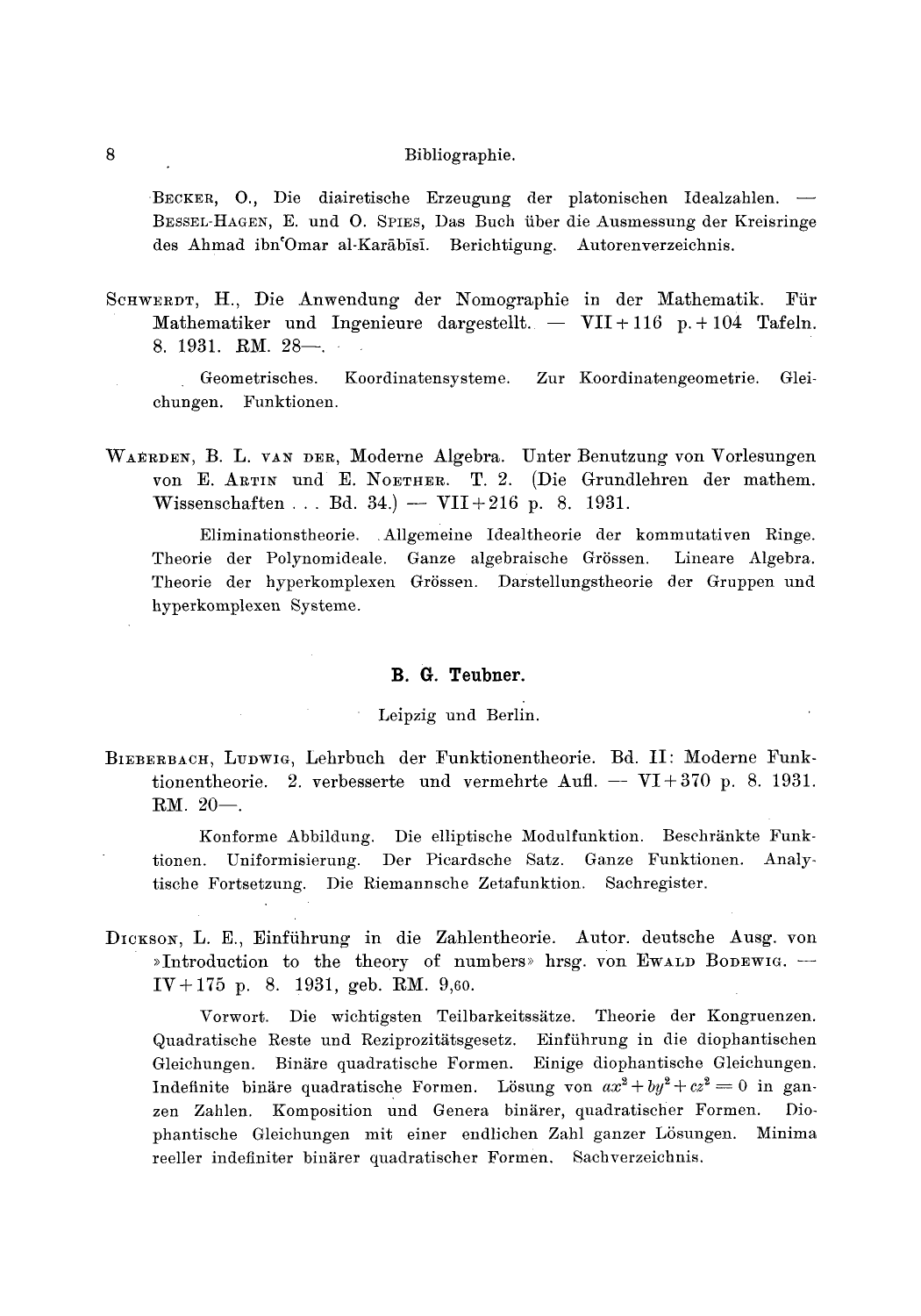- Encyklopädie der mathematischen Wissenschaften mit Einschluss ihrer Anwendungen. Herausg. im Auftrage d. Akad. d. Wiss. Berlin, Göttingen, Heidelberg, Leipzig, München und Wien sowie unter Mitwirkung zahlreicher Fachgenossen. Bd. VI: 2 B. Heft 4. - pp. 769-829. 8. 1931.
- SANDEN, HORST VON, Darstellende Geometrie. (Teubners mathem. Leitfäden. Bd. 2.) - 111 p. 8. 1931, geb. RM. 6,40.

Einleitung. Abbildung von Punkten, Geraden und Ebenen in senkrechter Parallelprojektion. Die Ellipse. Die Kegelschnitte. Drehkörper. Ihre Schnitte, Durchdringungen und Umrisse. Röhrenflächen. Schraubenlinien und Schraubenflächen. Axonometrie. Abriss der Zentralperspektive. Ahang: Tafeln 1—42.

SCHREIER, O. und SPERNER, E., Einführung in die analytische Geometrie und Algebra. Bd. 1. (Hamburger mathem. Einzelschriften. 10. Heft. 1931.)  $-238$  p. 8. 1931 Geh. RM. 8-, geb. 9,60.

Affiner Raum. Lineare Gleichungen. - Euklidischer Raum. Determinantentheorie. - Körpertheorie. Fundamentalsatz der Algebra.

#### Friedr. Vieweg & Sohn Akt.-Ges.

Braunschweig.

DEDEKIND, RICHARD, Gesammelte mathematische Werke. Hrsg. von ROBERT FRICKE, EMMY NOETHER, ÖYSTEIN ORE. Bd. 2. 442 p. 8. 1931.

Zur Theorie der aus  $n$  Haupteinheiten gebildeten kompl. Grössen. - Erläuterungen zur Theorie der sogenannten allgemeinen komplexen Grössen. -Über einen arithmetischen Satz von Gauss. - Über Gleichungen mit rationalen Koeffizienten. - Zur Theorie der Ideale. - Über die Begründung der Idealtheorie. - Über eine Erweiterung des Symbols  $(a, b)$  in der Theorie der Moduln. — Über Gruppen, deren sämtliche Teiler Normalteiler sind. — Über Zerlegungen von Zahlen durch ihre grössten gemeinsamen Teiler.  $\overline{\phantom{a}}$  Über die Anzahl der Idealklassen in reinen kubischen Zahlkörpern. — Über die von drei Moduln erzeugte Dualgruppe. - Über die Permutation des Körpers aller algebraischen Zahlen.  $\overline{\phantom{a}}$  Gauss in seiner Vorlesung über die Methode der kleinsten Quadrate. - Über binäre trilineare Formen und die Komposition der binären quadratischen Formen. — Über den Zellerschen Beweis des quadratischen Reziprozitätssatzes. -

Aus dem Nachlass: Allgemeine Sätze über Räume. - Beweis und Anwendungen eines allgemeinen Satzes über mehrfach ausgedehnte stetige Gebiete.  $-$  Stetiges System aller Abbildungen der natürlichen Zahlenreihe N in sich selbst. — Charakteristische Eigenschaft einklassiger Körper  $\Omega$ . — Konstruk-

<sup>2-31356.</sup> Acta mathematica. 58. Imprimé le 23 novembre 1931.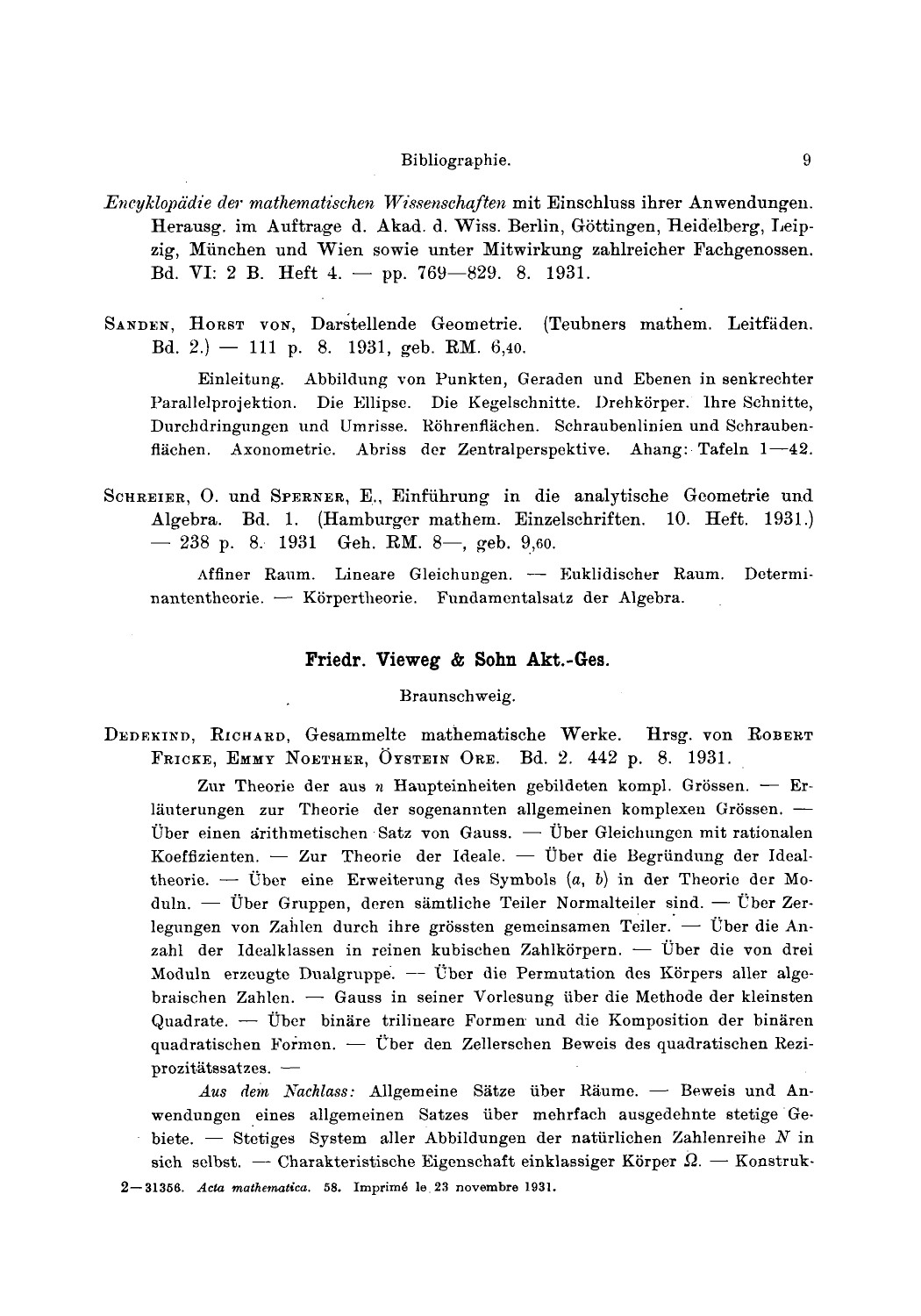tion von Quaternionkörpern. - Zur Theorie der Ideale (Göttingen 1894). Anwendung auf die Kreiskörper. --- Gruppencharaktere von Zahlklassen in endlichen Körpern. — Grundideale von Kreiskörpern. — Untersuchung der Gruppe  $X_{n}$  - Ideale in Normalkörpern. - Aus Briefen an Frobenius.

PICHT, JOHANNES, Optische Abbildung. Einführung in die Wellen- und Beugungstheorie optischer Systeme. (Die Wissenschaft. Sammlung von Einzeldarstellungen aus den Gebieten der Naturwissenschaft und der Technik. Bd. 84.)  $-$  X+243 p. 8. 1931.

Die elektromagnetische Lichttheorie. - Allgemeine Beugungstheorie des Lichtes. - Allgemeine wellentheoretische Gesichtspunkte der optischen Abbildung. — Abbildung durch Kugelwellen. -- Zylinderwellen. - Erscheinungen bei nichtmonochromatischem Licht. --- Inhomogene Wellen. -- Mathematische Darstellung beliebiger Strahlenbündel. - Wellentheoretische Behandlung des Abbildungsvorganges. - Sphärische Aberration. - Astigmatismus. - Koma. -Mathematischer Anhang. Sach- und Namenverzeichnis.

WIGNER, EUGEN, Gruppentheorie und ihre Anwendung auf die Quantenmechanik der Atomspektren. (Die Wissenschaft... Hrsg. von W. Westphal. Bd. 85.) - VIII + 332 p. 8. 1931.

Vektoren und Matrizen. - Verallgemeinerungen. - Hauptachsentransformation. - Grundlagen der Quantenmechanik. - Störungstheorie. - Transformationstheorie und Grundlinien der statistischen Deutung der Qantenmechanik. - Abstrakte Gruppentheorie. - Normalteiler. - Allgemeine Darstellungstheorie. - Kontinuierliche Gruppen. - Darstellungen und Eigenfunktionen. - -Algebra der Darstellungstheorie. - Die symmetrische Gruppe - Die Drehgruppen. — Die Darstellungen der dreidimensionalen reinen Drehgruppe. — Die Darstellungen des direkten Produktes. - Die Grundzüge der Atomspektren. - Auswahlregeln und die Aufspaltung der Spektrallinien. -- Teilweise Bestimmung der Eigenfunktionen aus ihren Transformationseigenschaften. - Das Drehelektron. — Die Gesamtquantenzahl. — Die Feinstruktur der Spektrallinien. - Auswahl- und Intensitätsregeln bei Mitberücksichtigung des Spins. -Das Aufbauprinzip. - Formelsammlung. Sachregister.

# Libraire Vuibert.

## Paris.

DOLLON, J., Problèmes d'agrégation (mathématiques élémentaires). -- 92 p. 8. 1931. Frs.  $15-$ .

Agrégation 1905, 1906, 1907, 1909, 1914, 1919, 1920, 1920 (session spéciale), 1923, 1924, 1925, 1926 I., 1926 II., 1927, 1928, 1929, 1930.